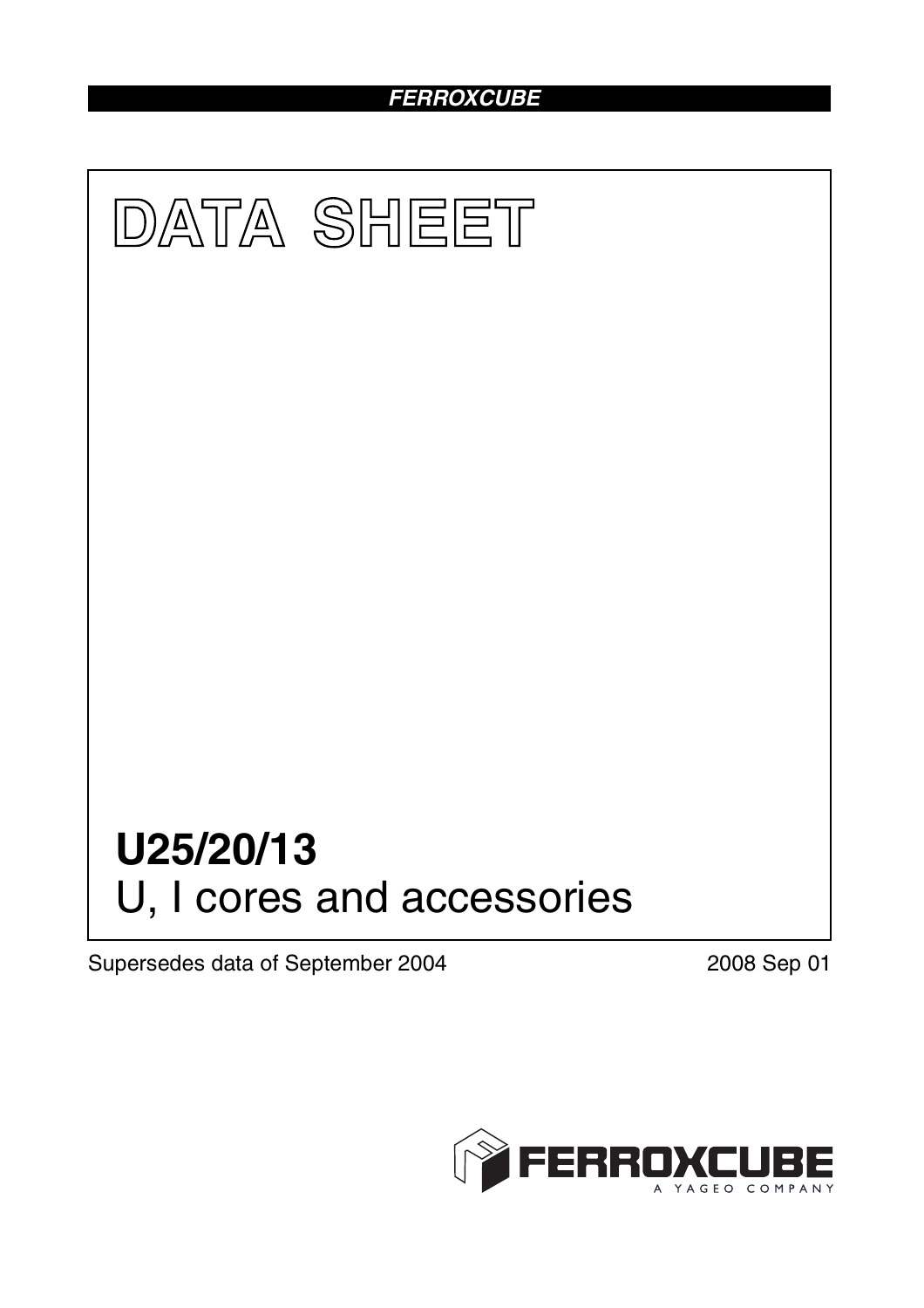# U, I cores and accessories U25/20/13

#### **CORE SETS**

#### **Effective core parameters**

| <b>SYMBOL</b>             | <b>PARAMETER</b>  | <b>VALUE</b>   | <b>UNIT</b>     |
|---------------------------|-------------------|----------------|-----------------|
| $\Sigma(I/A)$             | core factor (C1)  | 0.85           | $mm-1$          |
| $V_{e}$                   | effective volume  | 9180           | mm <sup>3</sup> |
| $\mathsf{I}_{\mathsf{e}}$ | effective length  | 88.2           | mm              |
| A <sub>e</sub>            | effective area    | 104            | mm <sup>2</sup> |
|                           | mass of core half | $\approx$ 23.5 | g               |



#### **Core halves**

A<sub>L</sub> measured on a combination of 2 U cores.

| <b>GRADE</b> | $A_{L}$<br>(nH) | μe             | <b>TYPE NUMBER</b> |
|--------------|-----------------|----------------|--------------------|
| 3C90         | 2900 ± 25%      | $\approx$ 2000 | U25/20/13-3C90     |
| 3C94         | $2900 + 25%$    | $\approx$ 2000 | U25/20/13-3C94     |
| 3C11         | $5000 + 25\%$   | $\approx$ 3400 | U25/20/13-3C11     |
| 3E27         | 6300 ± 25%      | $\approx 4300$ | U25/20/13-3E27     |

#### **Properties of core sets under power conditions**

|              | B (mT) at                                       |                                                | CORE LOSS (W) at                              |                                                 |
|--------------|-------------------------------------------------|------------------------------------------------|-----------------------------------------------|-------------------------------------------------|
| <b>GRADE</b> | $H = 250$ A/m;<br>$f = 25$ kHz;<br>$T = 100 °C$ | $f = 25$ kHz;<br>$B = 200$ mT;<br>$T = 100 °C$ | f = 100 kHz:<br>$B = 100$ mT;<br>$T = 100 °C$ | $f = 100$ kHz;<br>$B = 200$ mT;<br>$T = 100 °C$ |
| 3C90         | ≥320                                            | $\leq 1.1$                                     | $\leq 1.2$                                    |                                                 |
| 3C94         | ≥320                                            |                                                | $\leq 0.9$                                    | $\leq 5.5$                                      |